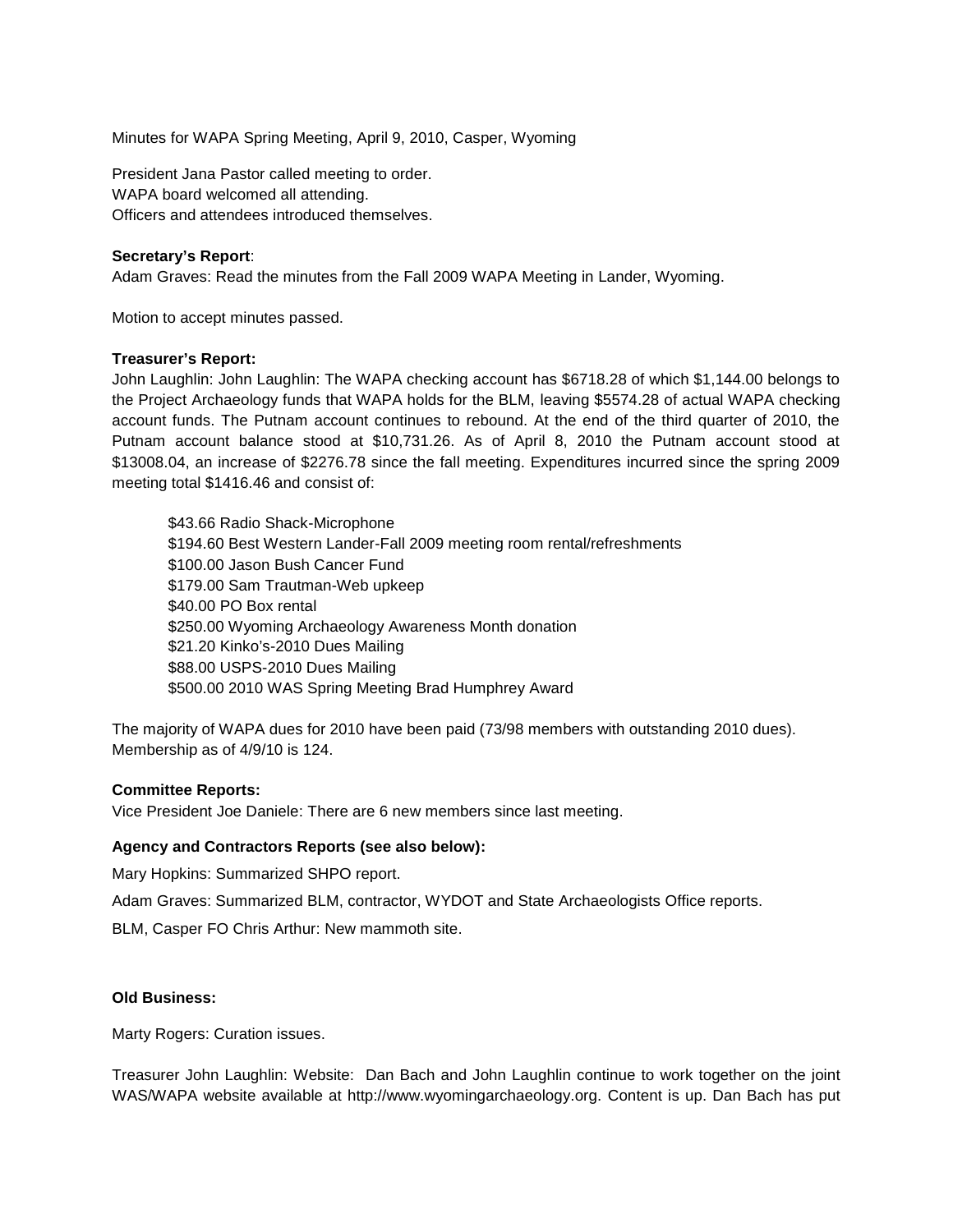over 550 files (2 gigs of data). All Wyoming Archaeologist back issues are available. Currently looking into transferring the list serve to the new website. Any suggestions on additional content, pictures, posters, etc., would be greatly appreciated.

New Business:

Website content: Should contractor information/links be posted on wapa/was website? Overall, the board, and members agree that such information can be posted.

Paul Sanders: Dave Reiss memorial scholarship.

Lynn Harrell: Fall 2010 Meeting and Topic: September 17, 2010 Kemmerer, game drives and traps.

Break ---------------------------------------------------------------

Geoarchaeology discussion and presentations ensued.

Meeting adjourned.

Attendance :

Paul Burnett, Scott McKern, Lynn Harrell, Julie Francis, Paul Sanders, Douglas Kullen, Jeremy Ornvig, Gene Smith, Dan Bach, Denise Tugman, Chris Arthur, Charity Taylor, David Eckles, Dale Austin, Russell Collett, Adam Graves, Natalie Graves, Dan Wolf, Dale Wedel, Marty Rogers, Judy Wolf, Mary Hopkins, Richard Currit, Mark Miller, Kierson Crume, Ranel Capron, Chris Rohe, Kolleen Bean, Marcia Peterson, Nathan Fleming, Bill Eckerle, John Greer, Mavis Greer, Patrick Walker, Jim Brechtel, BJ Earle, Rory Becker, Ashley Howder, Jana Pastor, Joe Daniele, John Laughlin, Anne McKibbin, Steve Sutter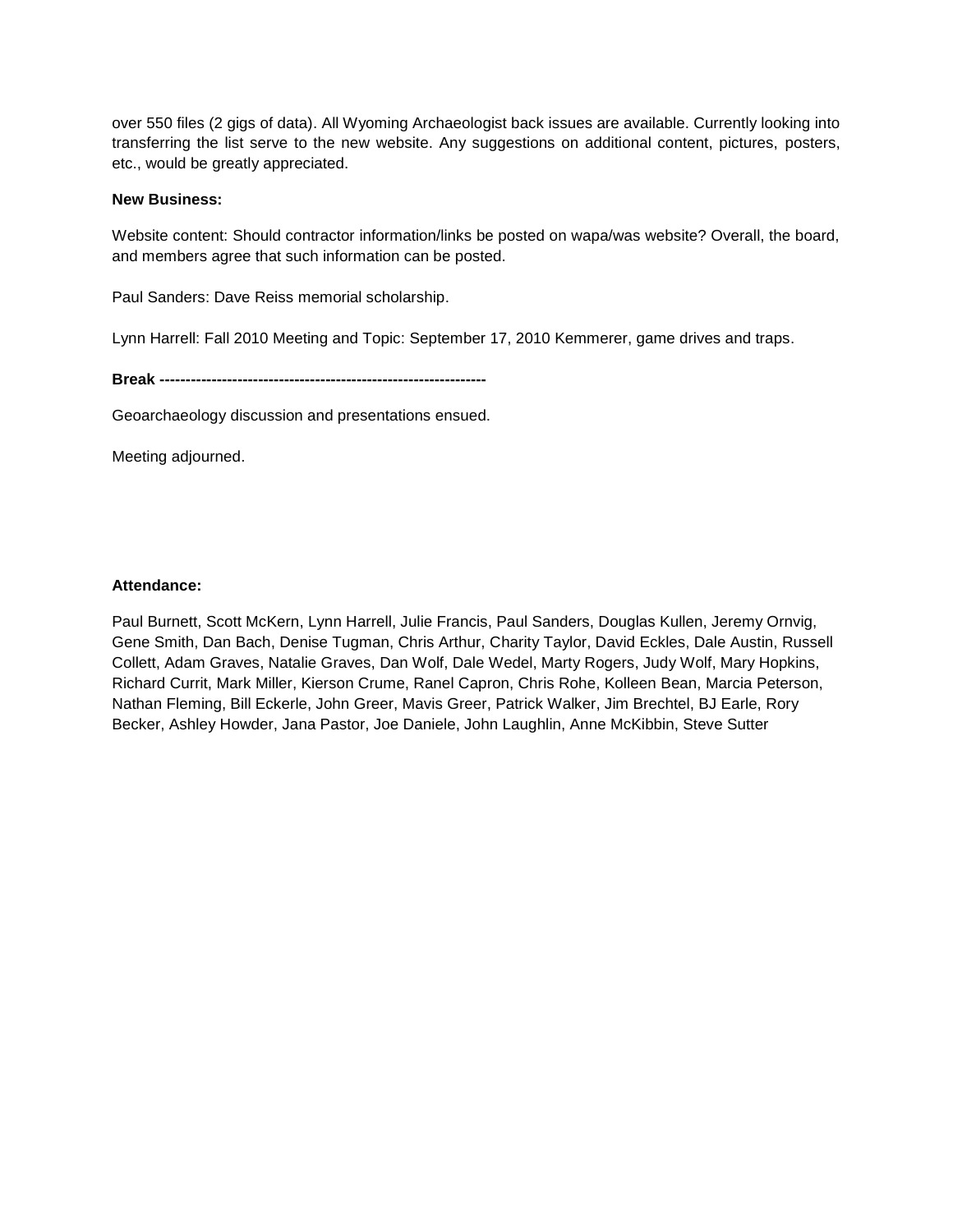# **Agency/Contractor Reports**

### **From the Interim SHPO Mary Hopkins:**

3/2/2010, Commissioners Update on the Bureau of Land Management Resource Management Plan Revisions, Mary Hopkins, Interim SHPO

BLM is starting to write the analysis of impacts for three proposed management alternatives: current management, most resource conservation alternative, and most resource utilization alternatives (Alternatives A, B, and C, respectively). In mid-March, BLM began work on management actions for the proposed preferred alternative. At the end of March, an outline of the preliminary preferred alternative will be submitted to the BLM State office for initial review. The Lander Field Office will hold a public meeting on March 31 in Lander to gather public input. In mid-April, BLM will submit the preliminary preferred alternative to the BLM's contractor (ICF) who is developing the RMP. Near the end of April, cooperating agency comments (which included all state cooperators) on impact analysis and the preliminary preferred alternative are due. In mid- May, BLM will hold a meeting with all cooperating agencies on the preliminary preferred alternative. In early June, BLM will meet with cooperating agencies to finalize the preferred alternative. On June 11, all alternatives will be completed and no additional edits or changes will be allowed. In early December 2010, a preliminary Draft RMP/EIS internal review is due from Lander BLM staff. Sometime in mid-March 2011, the draft RMP/EIS will be made available to public.

The BLM is looking at the following cultural resources in detail: Warm Springs Canyon Tie Hack Flume, Castle Gardens Rock Art Site, Cedar Ridge TCP, other Native American Sacred Sites, Regional Historic Trails and Early Highways, South Pass Historic Mining Area, and the Oregon/Mormon/California/Pony Express National Historic Trails and Associated Sites. Site protection and historic viewshed protection needs and alternatives will be analyzed for all of these resources.

Below are letters sent to the Lander Field office manager in regards to concerns over the National Historic Trails. The letter is from the Alliance for Historic Wyoming which was broadcast on the list serve. BLM has received several letters and AHW has responded to BLM.

# 2/25/2010

Dear Mr. Cagney --

Thank you very much for your thoughtful response to my concerns about how the South Pass landscape will be managed under the Resource Management Plan your office is currently working on. It is reassuring to know that you understand well the truly historic nature of this resource. You are absolutely right that South Pass is what made this a country "from sea to shining sea." We are all truly privileged to be the stewards of this area.

As for what I mean when I speak of "South Pass," I do adhere to the concept to which you alluded of the Greater South Pass Historic Landscape. I believe this starts at Independence Rock and extends to Parting of the Ways. Admittedly, this is a long stretch of land and defining it this way undoubtedly complicates management. Nevertheless, I believe the historical record not only supports but demands this broader understanding. The exhaustive context study on South Pass that was done by Will Bagley for the State Historic Preservation Office shows that, to the emigrants, as soon as they left Independence Rock, they believed they were beginning the crossing of South Pass. Moreover, the Comprehensive Management Plan that was adopted by the National Park Service's National Trails Office several years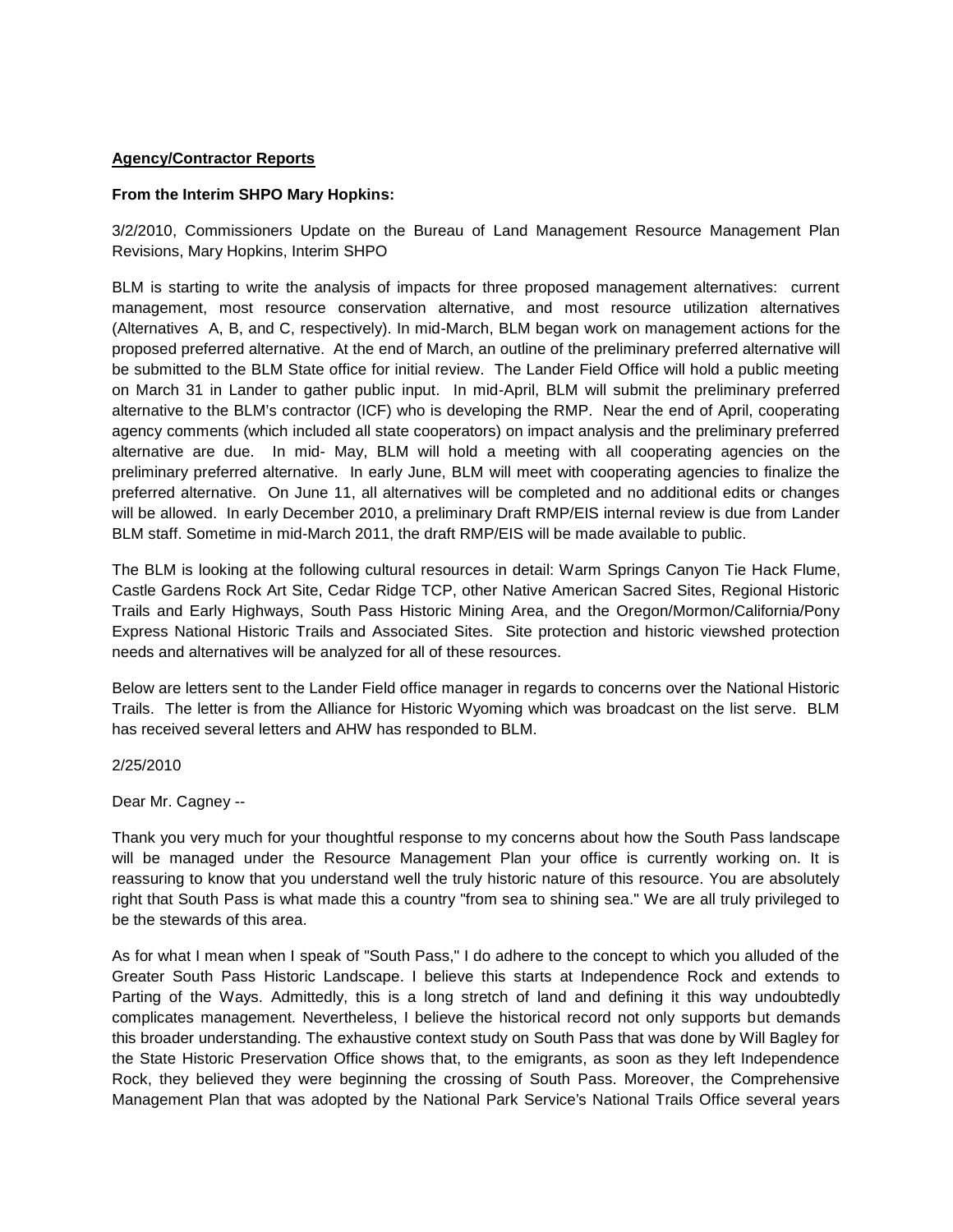ago cited what I believe they call the "South Pass Hiking Section" as beginning around Independence Rock. That CMP pointed out that this stretch of historic emigrant trails is one of the most pristine sections remaining anywhere in the nation and provides an extraordinary opportunity for interpretation and increased understanding of the emigrant experience. Lastly, when I worked with the Rock Springs and Lander BLM field offices a couple summers back to survey the immediate South Pass area, the sheer number of variants near the summit itself proved how extensive the trail complex really is.

Having said that, I do recognize that it would be easier for the Lander BLM to designate a smaller parcel of land near the Continental Divide itself as South Pass and manage that for "no change." However, I think that it would also be possible to recognize the Greater South Pass Historic Landscape with preferred management practices that would offer extended protections to this larger area while still allowing individual siting of projects so as not to totally foreclose certain types of development in that area. Since any specific project will have to be analyzed on a case-by-case basis, with its own environmental study conforming to the standards laid out by NEPA and NHPA, I don't think it would be impossible to begin with a baseline that emphasizes the incredibly important nature of this resource and a default preference for significant protection of the trail and its viewshed for the benefit of future generations.

I know you have many competing values to weigh as you develop the preferred alternative for the RMP. I do hope that you will continue to recognize the extraordinary value of these trail resources and work to ensure their continued protection.

Finally, I am sorry I will not be able to attend the open house in Lander on March 31. If I were going to be in Wyoming at that time, I would certainly be planning to attend. However, I long ago planned a trip back east to visit with my family in late March. I do wish you a good, productive meeting and again thank you for your thoughtful response to my comments. I hope this email has further clarified my position on this issue of vital importance.

Lesley Wischmann, [lesleywisch@wyoming.com,](mailto:lesleywisch@wyoming.com) 712 South Second Street, Laramie, WY 82070

### 2/24/2010

Thank you for you note regarding the Oregon Trail. I too hold the trail in deep regard. The United States would not be the "sea to shining sea" country we take for granted were it not for the South Pass geography that supported the immigration route to the west coast. It is almost forgotten that the celebration associated with the return of Lewis and Clark was accompanied by their dour report that there simply was no feasible wagon route across the Rockies. South Pass is a major feature of our country and the accompanying landscape is indeed very beautiful and special. There is little question that some segments of the Oregon Trail deserve more protection than the 1/2 mile buffer (1/4 mile on each side of the trail) that our existing land use plan prescribes. However managing for "no change" on the viewshed for nearly 100 miles precludes a lot of other options. Decisions associated with protection of the trail will be very difficult.

The Lander Field Office is planning to hold an "open house" at 5:00 PM on March 31st to discuss our plan revision. We've been working on the plan for a couple years since we did the original scoping effort, and it seems appropriate to check in again with the public The meeting will be held at the library in Lander (200 Amoretti). Our intention is to have good maps and our staff specialists available so we can discuss the issues. It would be great to meet you.

Jim Cagney, Bureau of Land Management, Lander Field Office Manager, Office Phone: 307-332-8435, Cell Phone: 307-349-5786, Fax: 307-332-8444, Email: jim\_cagney@blm.gov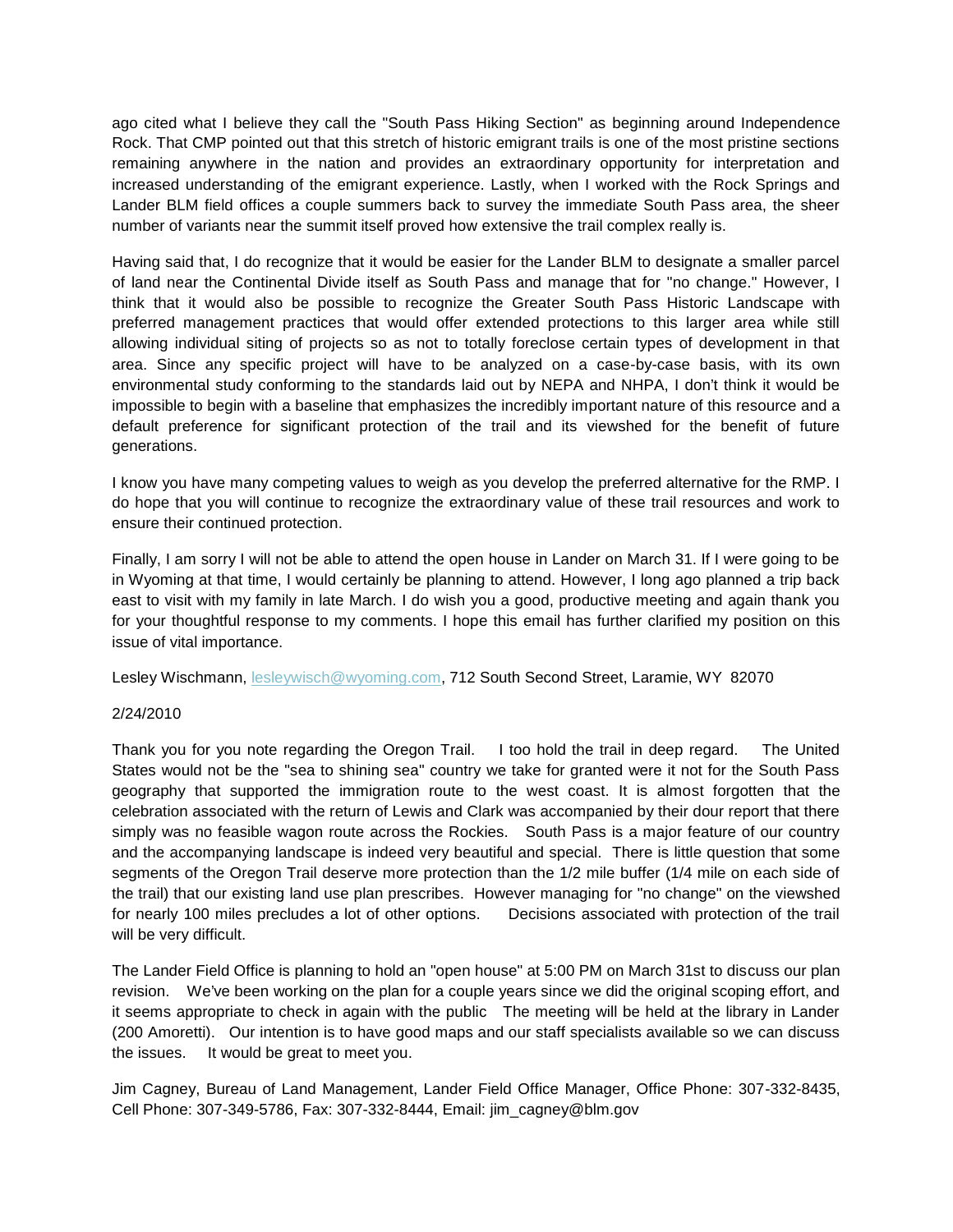#### 2/4/2010

Wyoming is blessed with the best remaining traces of the old Oregon Trail anywhere in our country. In particular, Wyoming is home to Greater South Pass without which our country's iconic westward migration would have been impossible. Thanks to our state's previous conservation efforts, this historic landscape remains virtually unchanged from how it appeared in the mid-1800s. And so it should remain. However, the Lander BLM is currently working on an RMP which could change all that. I am writing to ask that you use your influence to ensure that South Pass remains the pristine historic jewel of our state. We are not asking for anything new, simply that this unique landscape continue to be managed as it has been in the past. This includes forbidding energy development that will compromise the historic trails and their related viewsheds. Wind energy development, the only energy resource in the area, should not be permitted to degrade the historic trails. We are seeking a five-mile "no surface occupancy" buffer. Beyond that, distance from the trails can be determined on a case-by-case basis depending on topography. Such a system would protect our historic trails as well as core sage grouse areas.

There will never be another South Pass. Once it is compromised, it can never be reclaimed or mitigated. People come from all over the world to experience this amazing resource. In so doing, they also feed Wyoming's economy. Please use your influence to protect South Pass for future generations.

Lesley Wischmann, [lesleywisch@wyoming.com,](mailto:lesleywisch@wyoming.com) 712 South Second Street, Laramie, WY 82070

Also from Interim SHPO Mary Hopkins:

State Parks & Cultural Resources Commissioners Update, January 22, 2010, SHPO/OWSA

Project Review and Consultation. SHPO staff is actively involved in many proposed projects throughout Wyoming. The Gateway West Programmatic Agreement negotiations have begun and will involve the Bureau of Land Management, Idaho and Wyoming SHPO€s, numerous Native American Tribes, the Oregon California Trails Association, the National Trust for Historic Preservation, private landowners and other interest groups. Work continues on several Wind Farm projects including Teton Wind on White Mountain near Rock Springs, Watsatch Wind, Chokecherry/Sierra Madre, and the Pathfinder project to name a few. The Simpson Ridge project is on indefinite hold due to Sage Grouse issues. The project would have affected the Carbon Cemetery, the Lincoln Highway and the 1868 Union Pacific Railroad Grade.

Several agreements have recently been executed or are very near completion. They include the Pathfinder Dam Project with the Bureau of Reclamation, the Wind River Irrigation upgrade with the Bureau of Indian Affairs, the Peoples Canal Project with the Bureau of Reclamation and the Utah SHPO, the Paradise Power line project with the BLM Pinedale Field Office, upgrades to the Ten Sleep Fish Hatchery with the USFS and the Wyoming Game and Fish, ARRA Weatherization projects, and the Lost Creek Project with the Nuclear Regulatory Commission. SHPO staff continues to consult with the BLM Pinedale Field Office, Ultra and Shell Petroleum, the Alliance for Historic Wyoming, the Oregon California Trails Association and the Sublette County Historic Society on the proposed expansion of natural gas exploration near the Lander Trail.

SHPO and OWSA Staffing. Staff is working to find solutions to the hiring freeze and the Governor€s concerns over At Will Employees (AWECs). This policy might potentially affect 7 full-time SHPO AWECs, one with the OWSA/UWAR and up to 10 summer archaeological crew members who work for OWSA/survey section. The use of contract employe[es in SHPO and OWS](mailto:jim_cagney@blm.gov)A has been a solution when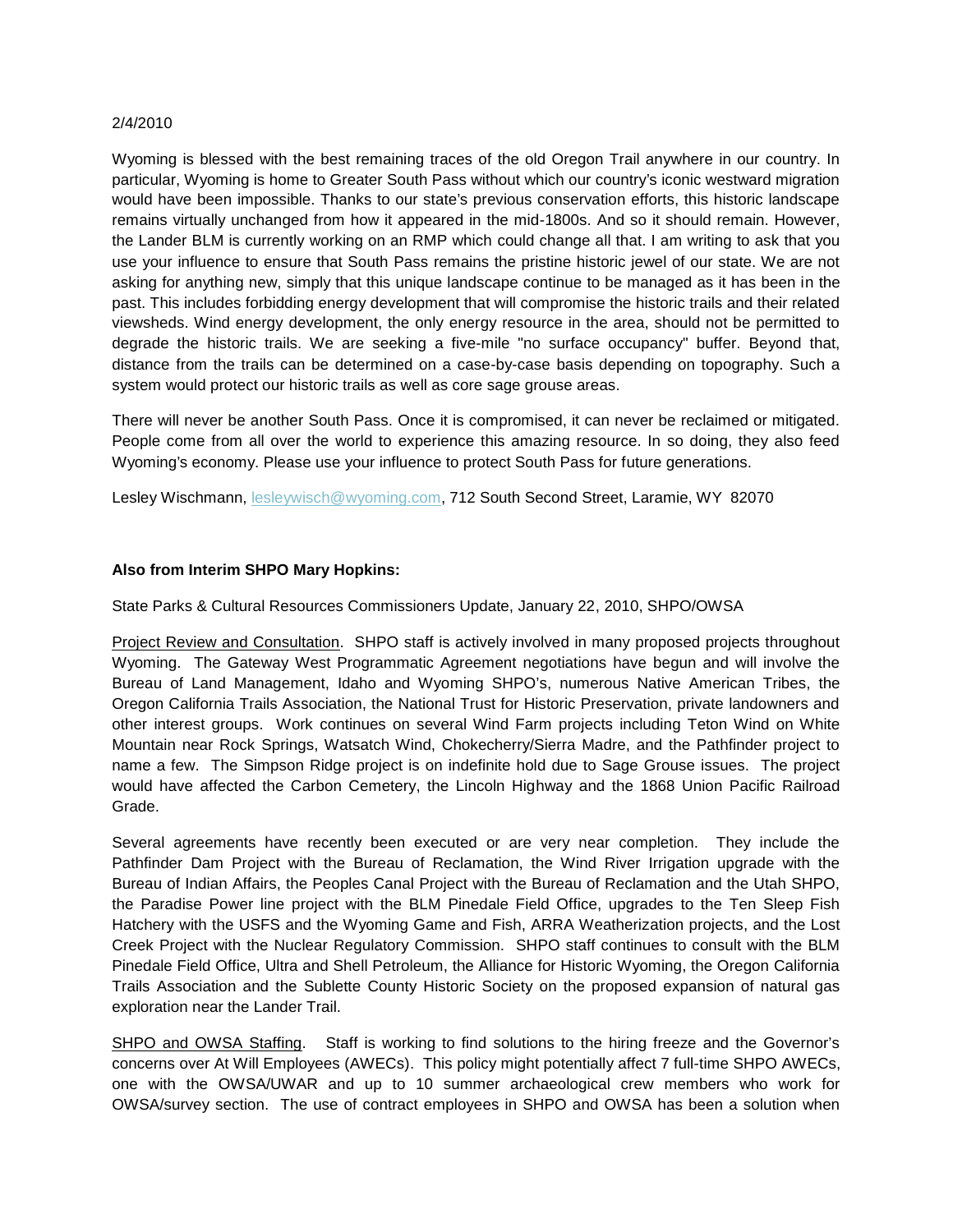there is a need for temporary help through the busy summer seasons and during increased activity in the state.

Certified Local Government Grants. Attached is a table of currently funded CLG grants for 2009 and 2010. SHPO received numerous applications for funding early this year, thus our required 10% grants are almost all committed at this time. This is a positive position for our program to be in at this point. Some of the projects are public tour guides, survey of a historic residential district, and remote sensing at a historic cemetery.

Preserve Wyoming 2010. Planning is underway for the Preserve Wyoming Conference to be held in Evanston Wyoming May 14th and 15th. Please mark your calendar and plan on attending! A save the date card is included in this packet.

Historic Preservation Summit. SHPO staff is working on organizing groups to work on the recommendations made at the Summit in December of 2008. More detailed information is included in this packet.

Context Development. The first draft of the Military Context (1700 – 1920) has been submitted for review. The Military Context (1920 – 1989) and the accompanying public document were completed in December and are available from the SHPO. The Historical Context Study of Schools in Wyoming was submitted for peer review and is scheduled for completion this spring. The context on Ranching, Homesteading, and Farming in Wyoming has also undergone peer review and this context is scheduled for completion in June 2010. The contract for the Historical Context Study of the New Deal in Wyoming has been awarded to Dr. Michael Cassity. Work on this context will begin in May 2010. Contact Judy Wolf at 307-766-5366 if you would like more information on these documents.

Resource Management Plans. The Buffalo, Lander, and Big Horn Basin BLM resource management plan revisions are all in progress. SHPO is a cooperator and is working closely with BLM and other state agencies to insure cultural resources are addressed during the planning process. All are running concurrently and the schedule is tight to provide comment and attend meetings.

Wyoming Archaeology Awareness Month. The month of September has again been designated Wyoming Archaeology Awareness Month. Planning for activities celebrating Wyoming archaeology is underway at this time. This year we have chosen to highlight the Tolar petroglyph site. This site is located near Point of Rocks, Wyoming. A poster featuring the site will be produced to commemorate the month. The Comanche, Eastern Shoshone, Ute, and Northern Arapaho tribes have all concurred with our request to use an image from this site on the poster. Dr. Larry Loendorf, who has conducted extensive research at the Tolar site, and Jimmy Arterberry, Historic Preservation Officer for the Comanche Tribe have agreed to write the educational brochure which we plan to distribute along with the poster. Contact Judy Wolf if you would like more information on this project.

National Register of Historic Places. The National Park Service listed the University Neighborhood Historic District and the Carey Block in the National Register of Historic Places on 18 December 2009. The National Register is the nation's official list of historic properties worthy of preservation. Listing on the National Register provides recognition of the property's historic significance; however, it does not restrict the right of the owner to use, develop, maintain, or sell the property.

University Neighborhood Historic District, Laramie. The University Neighborhood Historic District illustrates the growth of Laramie's residential area, with its earliest houses located in the Original Town plat and later houses extending east to the University of Wyoming. The district maintains its pattern of wide streets, sidewalks and a generous tree strip, with landscaped front lawns. It has a strong connection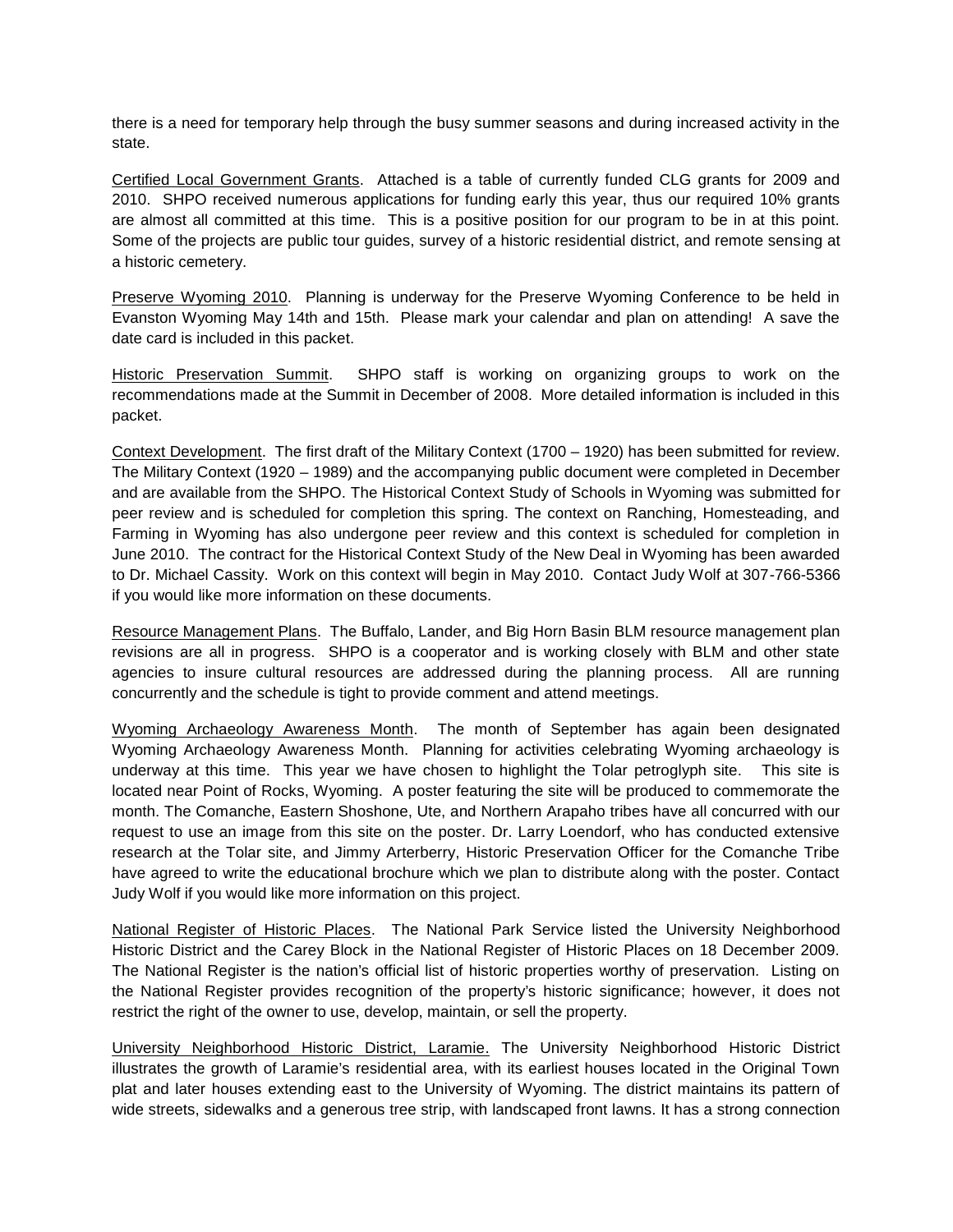with the University of Wyoming, which is reflected in the physical development of houses and apartment buildings surrounding the university, and in the social history of the neighborhood, which after 1890 became increasingly populated with university-related residents. University presidents and professors built houses in the district, property developers built apartments for students and staff to live in and homeowners earned extra money by taking in boarders and converting basements into apartments.

The district also represents nationwide trends of the early 20th century. The introduction of the automobile is evidenced by the many detached single-car garages. The development of building and loan associations offering low interest home mortgages and home building companies building moderately priced homes on speculation is represented by the modest Craftsman cottages and bungalows built in the Grand Avenue Addition in the 1910s and 1920s.

A public reception will be held on February 18th in Laramie at the Alice Hardy Stevens Center to discuss the nomination, how property owners can order National Register Plaques, and learn about utilizing historic preservation tax credits. The event will begin at 7:00 p.m. and refreshments will be served.

Carey Block, Greybull. The Carey Block represents the transformation of downtown Greybull during the 1916 building boom at the beginning of the major oil development period in the Big Horn Basin. The construction of an addition in 1933 to accommodate an automobile-related business reflects Greybull's location on the Yellowstone Highway, the importance of the travel sector of the town's economy, and consequently the evolving commerce of Greybull. The Carey Block brought the 1910s Commercial Style of architecture to Greybull. The multi-use masonry commercial block represents the more sophisticated versions of this building type erected in Wyoming towns and cities during the 1910s. The period of significance for this property extends from 1916, when the commercial block was erected, through 1939, a time after the heyday of the oil boom and by which time the building projects of the 1930s had diminished the architectural significance of the Carey Block.

The National Register Review Board meets on February 11, 2010 and will be reviewing the Finley Site nomination (a paleoindian buffalo kill site in SW Wyoming) and the Mansion Inn in Buffalo, Wyoming. Nancy Weidel is preparing nominations for the Sheridan County Fairgrounds and White Creek Ranch. Kara Hahn in continuing to revise the South Pass City nomination.

Wyoming Statewide Coordinating Committee on Historic Preservation. The National Trust for Historic Preservation organized a meeting of SHPO, the Alliance for Historic Wyoming, the Wyoming State Historical Society, the Wyoming Archaeological Society, and the Cadoma Foundation in Cheyenne on January 14th. Discussion centered on the future of preservation in Wyoming. SPCR will be following up with the National Trust in regards to their involvement in preservation in Wyoming.

Wyoming Centennial Farm and Ranch Yearbook. The 2007 Centennial Farm and Ranch Yearbook should be available early in February. Nancy Weidel is reviewing the color proof and is working on the 2008-2009 yearbook. We are accepting nominations for the 2010 Centennial Farm and Ranch awards.

BIA and Tribal Outreach. The Programmatic Agreement between the SHPO, BIA, Northern Arapaho THPO, and Eastern Shoshone tribe on the upgrade of the irrigation system on the Wind River Reservation has been finalized. Also, consultation has been initiated for Building 1 in the Ft. Washakie Historic District which burned in 2004. The Tribes have been awarded a HAAF grant to address potential options for Building 1 and the district. Laura Nowlin is working with several tribal representatives to revise signage on the reservation and well as others in the state.

Bureau of Land Management Annual Meeting. SHPO staff met with the Bureau of Land Management State Office staff, district managers, and field office managers on January 11th in Cheyenne. Nancy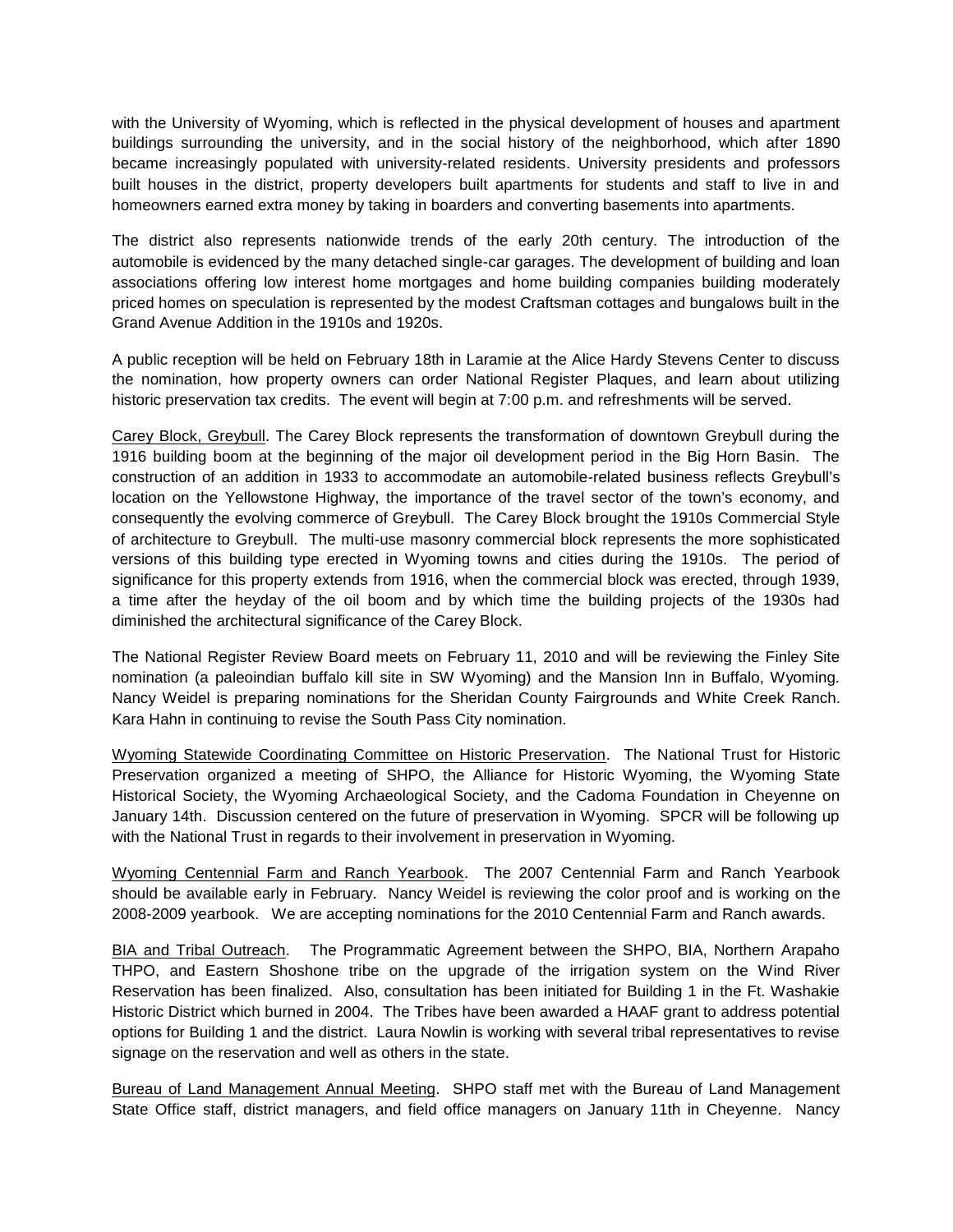Brown, staff member of the Advisory Council on Historic Preservation, participated in the meeting. Ms Brown provided training on the 36CFR800 regulations and the role of the ACHP. On January 12th and 13th, the BLM cultural resource specialists, assistant field office managers, and SHPO staff met in Casper to review Protocol issues and other topics.

Glenrock Bison Jump. Dr. Danny N. Walker, Assistant State Archaeologist, responded to an inquiry from a doctoral candidate at the University of Colorado concerning availability of a series of Late Prehistoric Period bison kill site collections for possible mass spectrometer dating of bone direct instead of dating the bone beds on associated charcoal. The student is preparing a series of grant proposals to provide the funding for the project.

Kobold Bison Jump. Dr. Danny N. Walker and Martha Rogers, UWAR Curator, responded to an inquiry from a Montana archaeologist on availability of Kobold Bison Jump site artifacts. The researcher is reinvestigating certain aspects of the site.

Dating of Legend Rock Petroglyphs. Dr. Danny N. Walker responded to a request from a Physics Professor at the Colorado School of Mines regarding a potential new method for dating petroglyphs using an XRF device to measure magnesium levels in the patina.

Seminoe's Trading Post. Dr. Danny N. Walker responded to a request from a long-lost relative of the original owner/builder of Seminoe's Trading Post, Mr. Charles LaJeunesse. Inquiry was passed on to Mr. Todd Guenther at Central Wyoming College who has been researching the life of LaJeunesse for years.

Mountain Sheep Trapping Net. Dr. Danny N. Walker responded to a request from a Rock Art researcher in the Black Hills concerning a Mountain Sheep Trapping net found in the Absaroka Mountains. She is concerned it might also have been used for hunting deer and elk instead, based on Black Hills Rock Art.

U.W. Master's Thesis in Anthropology. Dr. Danny N. Walker chaired a successful thesis defense by Marit Bovee on the lithic artifacts from the Sand Draw Dump site near Riverton, which Dr. Walker has been doing research on for over 10 years.

U.W. Zooarchaeology Class. Dr. Danny N. Walker concluded the fall semester of teaching the Zooarchaeology class at the Department of Anthropology, University of Wyoming. Twelve students were in the class and an enjoyable time was had by all.

U.W. Public Archaeology Class. Dr. Mark E. Miller, State Archaeologist, concluded the fall semester of teaching the Public Archaeology class at the Department of Anthropology, University of Wyoming. Fifteen students were in the class and everyone enjoyed the experience.

Human Remains. Dr. Mark E. Miller continues to work with the Coroner's Association, UW Human Remains Repository and others to develop a uniform approach in Wyoming for dealing with the discovery of ancient human remains. Several steps are in development stages that address this issue.

Metal Projectile Points. Dr. Danny N. Walker and Dr. Mark E. Miller responded to a request from an archaeologist researching the distribution of metal projectile points in the early Historic Period by providing photographs of the points recovered from the Wagon Box Fight Survey in Sheridan County and other information.

Transportation Corridors and Wildlife Ecology. Dr. Danny N. Walker responded to a request from a ninth grader in Laramie studying the economic effects of road kill wildlife in Wyoming by providing pictures of road kill for the student's report.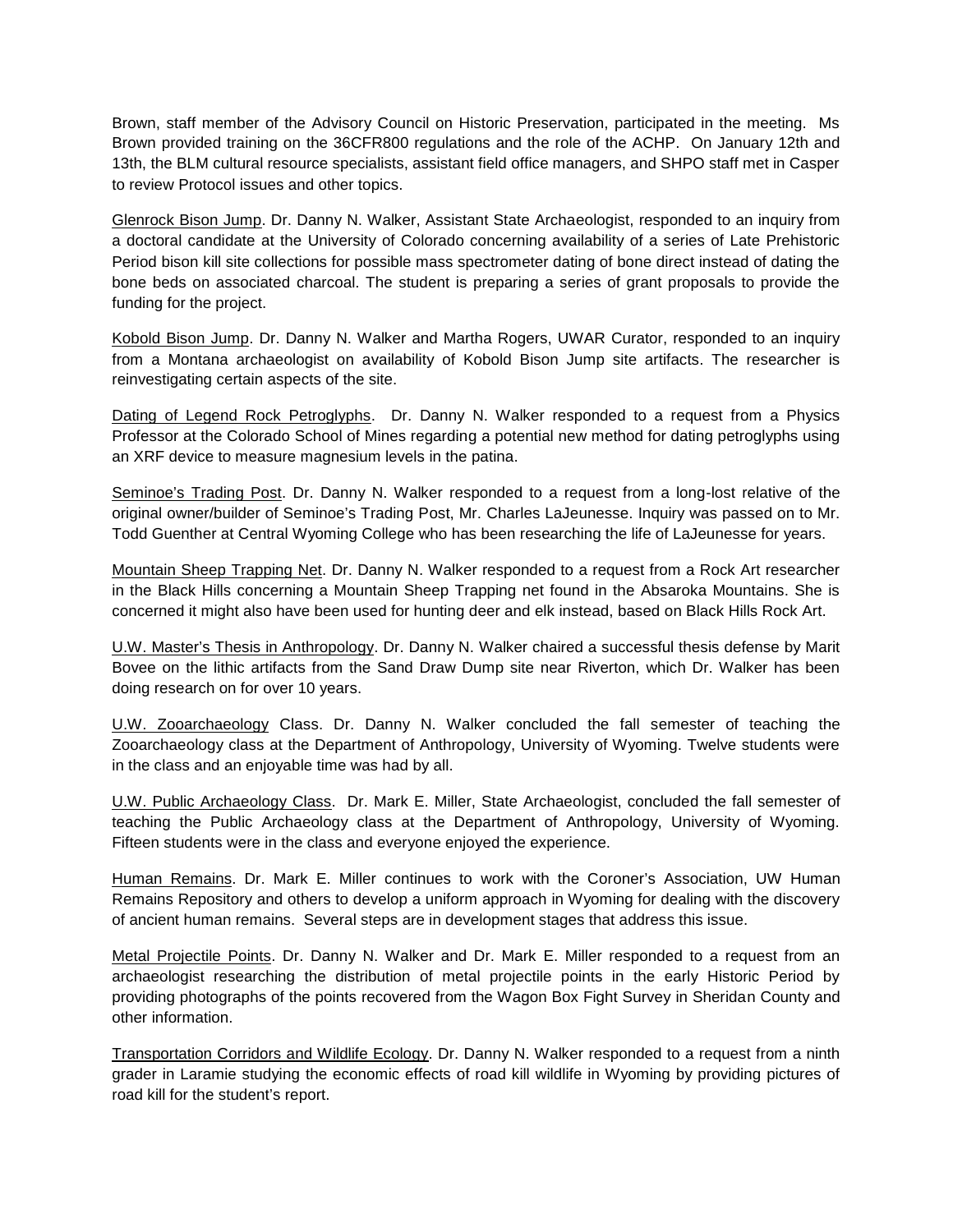Resource Protection. Dr. Danny N. Walker responded to a request from the site curator at Fort Laramie about graves in the historic 1834-1867 cemetery that are beginning to collapse inward. He advised the Park Service to add more dirt and fill the shafts back up for protection of the resource.

University of Wyoming Arts and Sciences College Newsletter. Dr. Danny N. Walker, along with 12 A&S faculty members, was recently recognized in the quarterly newsletter of the College of Arts and Sciences for having received a major grant for upcoming research at Fort Laramie National Historic Site.

Research Publication. Dr. Danny N. Walker had an appendix on the small mammal remains published in the new volume (edited by University of Wyoming Faculty) describing archaeological research at the Hell Gap site near Guernsey.

Northeast Wyoming Visitor Center. Dr. Danny N. Walker responded to a request from the design group working on displays at the new Division of Tourism Visitor Center near Sundance by providing images of rock art at Legend Rock State Petroglyph site for their use in a display and attempt to get tourists to visit some place besides Yellowstone.

Book Signing. Dr. Danny N. Walker participated in a book signing for the Medicine Lodge Creek Archaeological Project Volume I, along with Dr. George C. Frison, former Wyoming State Archaeologist, at the University of Wyoming Bookstore on December 4.

Artifact Identification. Dr. Danny N. Walker responded to a request for identification of a possible artifact via an email inquiry from a member of the general public. The item in question showed no indication of cultural modification and appeared to be just a rock.

Class lecture and Tour. Marty Rogers and Dulce Wassil of the Archaeological Repository provided instruction and a tour for the University of Wyoming Introduction to Archaeology class of the Archaeological Repository and lab for 80-90 students.

General Public Publication. The Winter 2009-2010 issue of American Archaeology magazine features an article on the High Rise Village site in the Wind River Range. The High Rise Village site was discovered in 2006 by volunteer and professional archaeologists working with OWSA's Project Director Richard Adams. Over the past four years, Adams and his crew of Wyoming Archaeological Society volunteers and University of Wyoming students have documented the site and excavated a few of the structures. Several radiocarbon dates on prehistoric heaths show that the High Rise Village is the oldest dated alpine village in North America. American Archaeology is a quarterly publication of the Archaeological Conservancy.

County Commissioners Meeting. On Tuesday, November 3, Dr. Mark E. Miller, State Archaeologist, participated in a meeting of the Albany County Commissioners regarding the historic significance and archaeological research potential of Fort Sanders. Graduate student Joe Wheeler gave a presentation to the commissioners on his work at the site, which is part of his class paper in Public Archaeology and his Master's Thesis. Approximately 20 people were present.

Context Review. On November 22, the State Archaeologist visited with one of the internal reviewers on the Military Sites context and made corrections based on those discussions. He is awaiting reviews from the other readers and hopes to get all suggestions in by mid-January 2010.

Plains Conference. In October, the State Archaeologist was elected to the Board of Directors of the Plains Anthropological Conference. He will serve for three years and continue to advocate the interests of archaeology on the Northwestern Plains.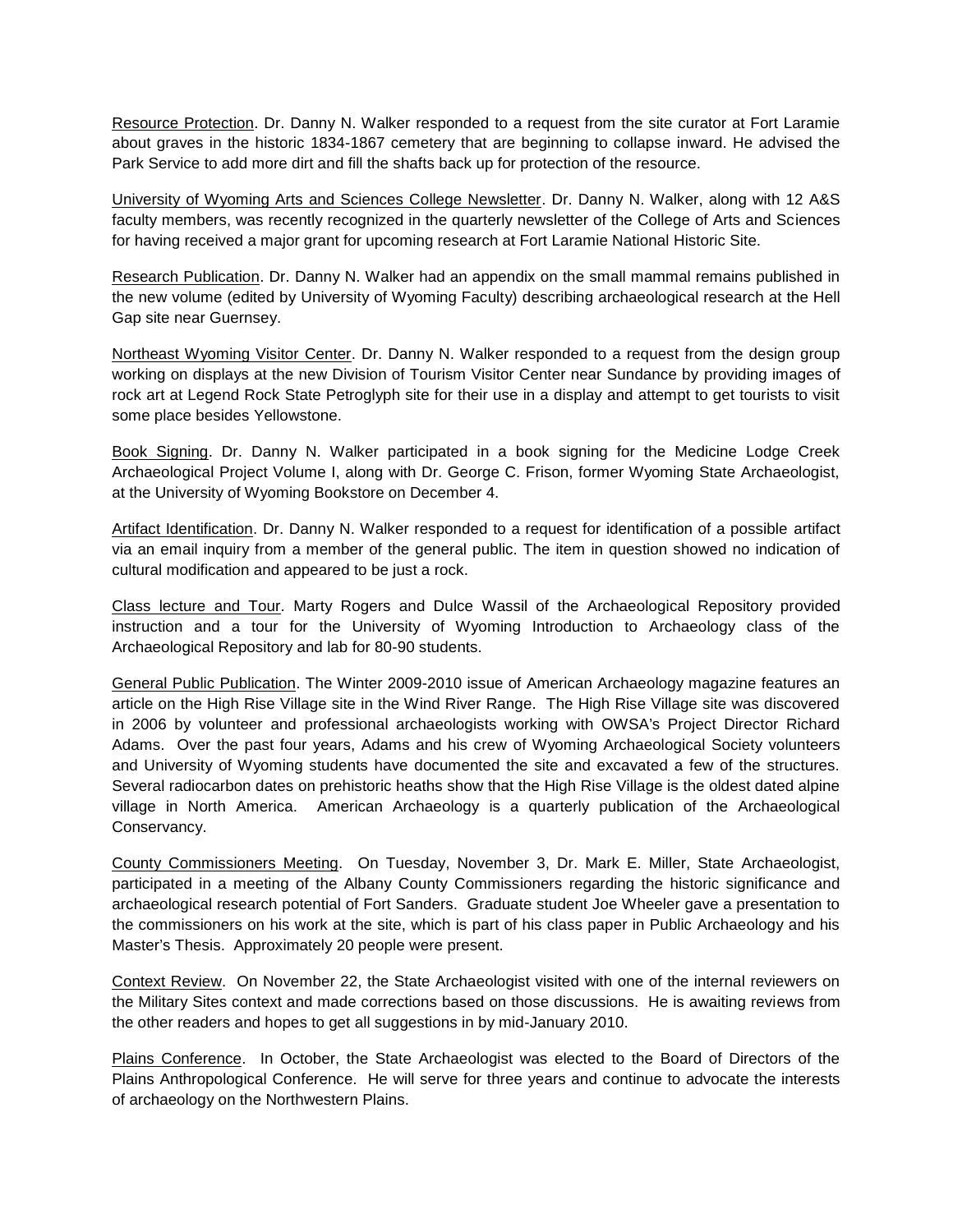Displays for Rockpile Museum. John Woodard, an intern with the University of Wyoming Archaeological Repository, under the direction of Marty Rogers and Danny Walker, updated the traveling displays on Wyoming Archaeology and George Frison, Wyoming's Archaeologist, and copies of both displays were sent to the Rockpile Museum in Gillette for them to use for display.

Public Outreach Lecture. On September 24, 2009, Dr. Danny N. Walker, Assistant State Archaeologist, presented a public lecture for the Sweetwater County Chapter of the Wyoming Archaeological Society on archaeological investigations at the Battle of Red Buttes, Natrona County, Wyoming.

Public Outreach Lecture. On October 28, 2009, Dr. Danny N. Walker, Assistant State Archaeologist, presented a public lecture at the Washakie Museum in Worland on the "History of Archaeological Studies at Fort Laramie National Historic Site." Thirty-four people were in attendance.

Public Outreach Lecture. On October 28, 2009, Dr. Danny N. Walker, Assistant State Archaeologist, attended the Plains Anthropological Conference in Norman Oklahoma where he presented on oral paper titled "Preliminary Excavations at the 1866 Infantry Barracks at Fort Laramie National Historic Site ;" was coauthor on a student paper titled "The Impact of the National Historic Preservation Act on Archaeological Field Methods in Wyoming;" and coauthor on a poster paper prepared by the Worland BLM titled "Bighorn Basin Wyoming Pictograph Pigments ."

Public Outreach Testimony. On October 28, 2009, Dr. Danny N. Walker, Assistant State Archaeologist, testified in Sweetwater County Circuit Court in Green River on behalf of the Wyoming Game and Fish Department concerning identification of a bear skull as either grizzly bear or black bear. Defendant was found guilty of transport of a trophy game animal with a permit or coupon.

Research on Rodents. Dr. Danny N. Walker, Assistant State Archaeologist, provided a peer review of a manuscript submitted to "Rocky Mountain Geology" concerning identification and analysis of the small rodent s recovered from Natural Trap Cave in the late 1970s.

Research on Dire Wolf. Dr. Danny N. Walker, Assistant State Archaeologist, identified a femur recovered from a Paleoindian site in Oklahoma as a dire wolf. Pictures and measurements were submitted by the Oklahoma Archaeological Survey.

Research on fetal skeletal remains. Dr. John Brumley of Ethos (Montana), contacted Dr. Danny N. Walker, Assistant State Archaeologist, about traveling to Laramie in December to examine the fetal bison, deer, mountain sheep and pronghorn skeletons in the University of Wyoming Osteological Museum Collections.

Research on tooth microwear. Dr. Florent Rivals (ICREA researcher at Institut Català de Paleoecologia Humana i Evolució Social (IPHES), Tarragona, Spain), contacted Dr. Danny N. Walker, Assistant State Archaeologist, about the possibility of traveling to Wyoming to examine microwear on the teeth from pronghorn. The visit would depend on Dr. Rivals obtaining research travel money.

Research on Martin's Cove. Mr. Mel Bashore, LDS Church History Library, contacted Dr. Danny N. Walker, Assistant State Archaeologist, about the archaeology at Martin's Cove and whether any archaeological evidence existed on the supposed camp location for the Martin Handcart Company.

Public Outreach report request. Kenneth L. Carriveau [Baylor University) contacted Dr. Danny N. Walker, Assistant State Archaeologist, about the possibility of obtaining a copy of an OWSA survey report from the 1980s. Mr. Carriveau was referred to Steve Sutter in the Cultural Records Office.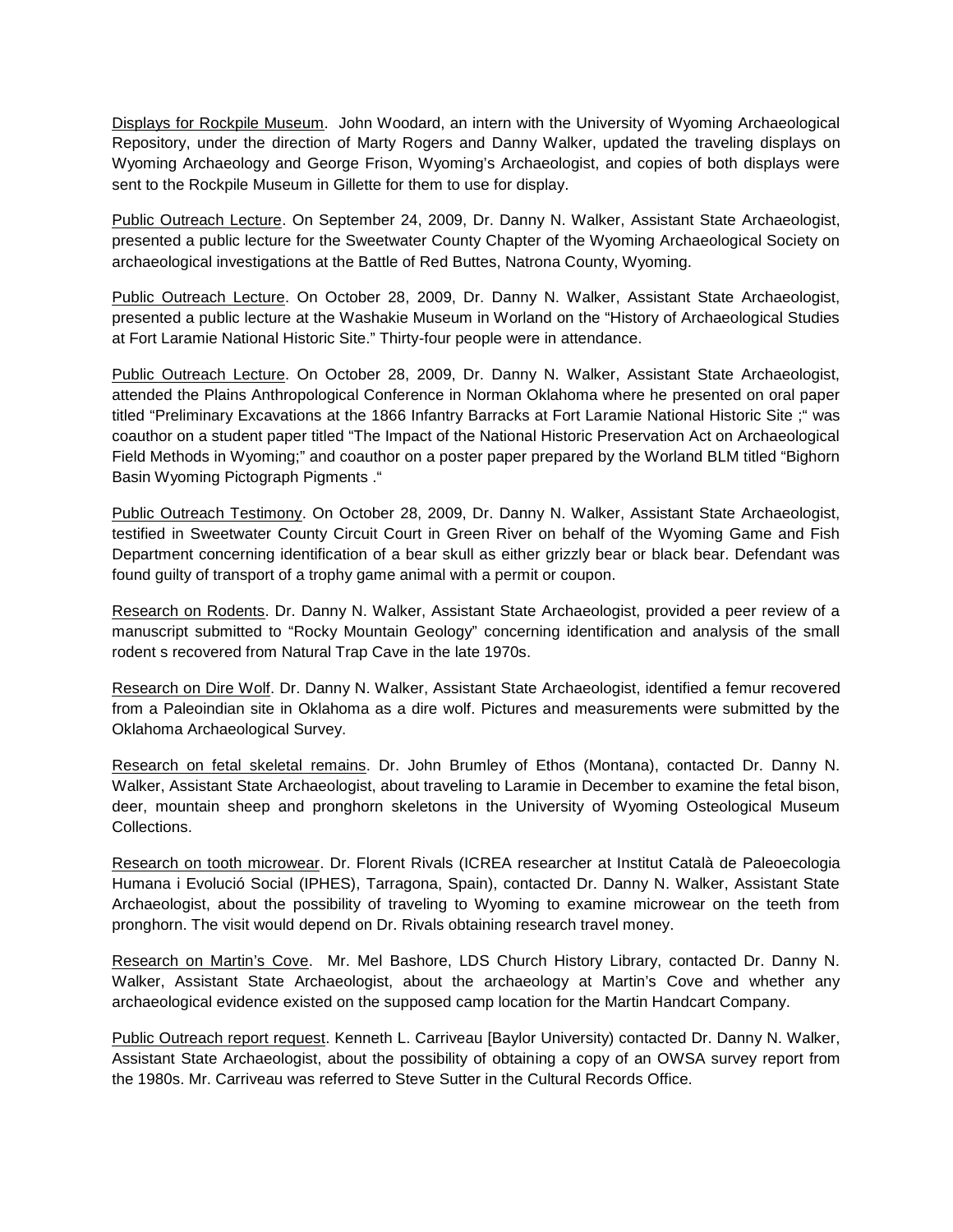Site Protection Looting. Dr. Danny N. Walker, Assistant State Archaeologist, contacted Ms. Jacquelin St. Clair, Teton Park archaeologist about a collection of bottles posted on EBay that came from federal property near Moran Junction. Ms. St. Clair turned the information over to Law Enforcement who in turn contacted the seller.

Public Outreach identification. Dr. Danny N. Walker, Assistant State Archaeologist, identified a skull as domestic cat for the Colorado Division of Wildlife.

Research Mastodon. Dr. Danny N. Walker, Assistant State Archaeologist, responded to a request by Dr. Greg McDonald from the National Park Service concerning the Pleistocene presence of Mastodon in Wyoming.

Class lecture and tour. Marty Rogers provided instruction and a tour for the University of Wyoming Public Archaeology class for the Archaeological Repository and lab.

Training. Marty Rogers attended training sessions in Cheyenne. One workshop was on media, mix and conversions and disaster planning and recovery, and the second was on care of collections with disaster recovery training.

Artifact Classification Workshop. On September 25, Dr. Mark E. Miller, State Archaeologist took riker frames to WAPA that contained projectile point assemblages from the Eden Farson, Scoggin, and Trappers Point sites, and Bruce Bradley replicas. The purpose was to use them in a day long workshop on artifact classification. Approximately 30 people attended.

Grad Student Research. Sunday, October 11 the State Archaeologist visited Fort Sanders with a graduate student who researching the site for a class paper in Public Archaeology and a Master's Thesis. The student is compiling maps of archaeological features and landownership since the site has a complex ownership pattern.

### **From WYDOT Julie Francis:**

Despite uncertainties of funding, it has been a busy year at WYDOT. Major projects include historical evaluation of the North Clark Street Neighborhood in Laramie for the Harney Street viaduct project. This entailed evaluation of 138 houses on Laramie's Westside. At present we are in the process of evaluating alternatives and preparing the EA. Other major projects include surveys for wildlife crossings on US 191, US 189, and I-80. Although the expected TIGER funding for these projects did not come through, WYDOT expects that some funding may be available for construction of wildlife crossings on the Trappers Point section of U.S. 191. Reports on these projects will be finalized in the coming months. At Trappers Point, an overpass for pronghorn antelope will be within the boundaries of 48SU1006, the Early Archaic antelope processing area excavated in the early 1990s. With careful design, construction will be almost entirely confined to previously disturbed areas determined to be non-contributing. Upcoming projects for 2010 include the start of data recovery at 48TE1573, the Game Creek site, near Jackson and numerous surveys for shoulder widening projects around the state. We will also be preparing an MOA for mitigation of adverse effects to the 1921 Blacks Fork bridge on the Lincoln Highway north of Ft. Bridger.

### **From BLM State Archaeologist Ranel Capron:**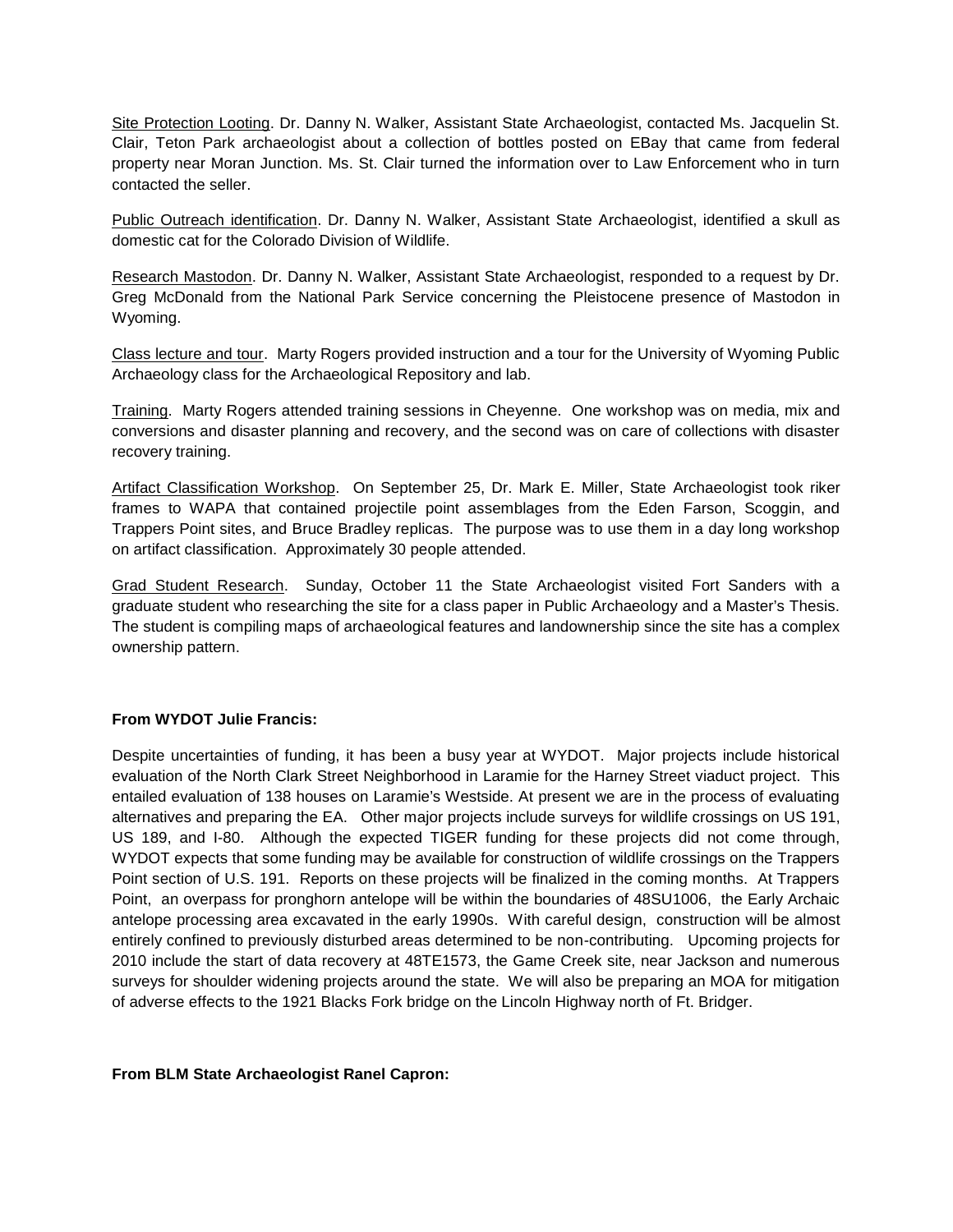Here are some statistics that came out of our 2009 Annual Report to Congress. These numbers are primarily tied to Section 106 activities. Our full report can be found on our website, so if anyone is interested in our Section 110 numbers (education/outreach), NAGPRA, paleontology, etc., they can look at: [http://www.blm.gov/wy/st/en/programs/Cultural\\_Resources.html](http://www.blm.gov/wy/st/en/programs/Cultural_Resources.html)

Undertakings for which literature searches were performed • 5,391

Undertakings for which Class III inventories were performed • 2,939

Acres inventoried • 83,105 (BLM) + 103,699 (non-BLM) = 186,804 total acres

Sites recorded •  $1,444$  (BLM) +  $1,879$  (non-BLM) =  $3,323$  total sites

Sites determined eligible  $\cdot$  411 + 244 = 655

Sites determined not eligible  $\cdot$  1,207 + 533 = 1,740

Sites avoided • 3,098

Data recovery projects • 12 on 37 sites

Unanticipated discoveries • 18 on 19 sites

Permits in effect • 85

Permits worked • 44

Number of tribal consultations • 55

The Annual Report also has highlights which included the Bridger Antelope Trap work that Lynn reported on at the last meeting; Cody FO reported on outreach with the Greybull River Sustainable Landscape Ecology program, as well as a partnership that Kierson worked on with the Nez Perce Trail Foundation, including posting of interpretive signs near Clark, WY; Cody FO also conducted the Oregon Basin Rock Art site clean-up day, removing a substantial amount of debris and recontouring impacts from off-road vehicle tracks; the Point of Rocks Cemetery fence/walking path/benches-building project that Rock Springs FO conducted; Alice€s PIT project at Whoopup Canyon; Castle Gardens rock art assessment project conducted by Dr. Yanni Loubser for Lander FO; Danny Walker€s survey work at Wardell for Pinedale FO; and the SWCA inventory and modeling effort at Cedar Ridge for Casper FO. Additional outreach included Rock Springs FO efforts with students from the Kansas School for the Blind. The students portrayed characters from the ill-fated Donner Party of 1846 and camped at a Donner campsite on the Little Sandy Crossing of the Oregon Trail. The students also hiked segments of trail within BLM lands near South Pass and the Parting of the Ways. This was the school€s 3rd trek in Wyoming. The Worland Field Office benefitted from approximately 640 hours of volunteer work at Legend Rock last summer. Our Pinedale FO archaeologists participated in preparation of an exhibit on the Jonah Gas Field at the Museum of the Mountain Man.

There are some nice photos of a lot of this work on the website.

Some reports I received from Field Offices this week include from Worland, that the Bighorn Basin RMP revision is on track and they expect the draft EIS to be on the street around the first of the year. Buffalo FO reports they have a draft Class I document for their RMP effort. If anyone is interested in commenting on the draft, please contact Buck Damone and he€ll burn a CD.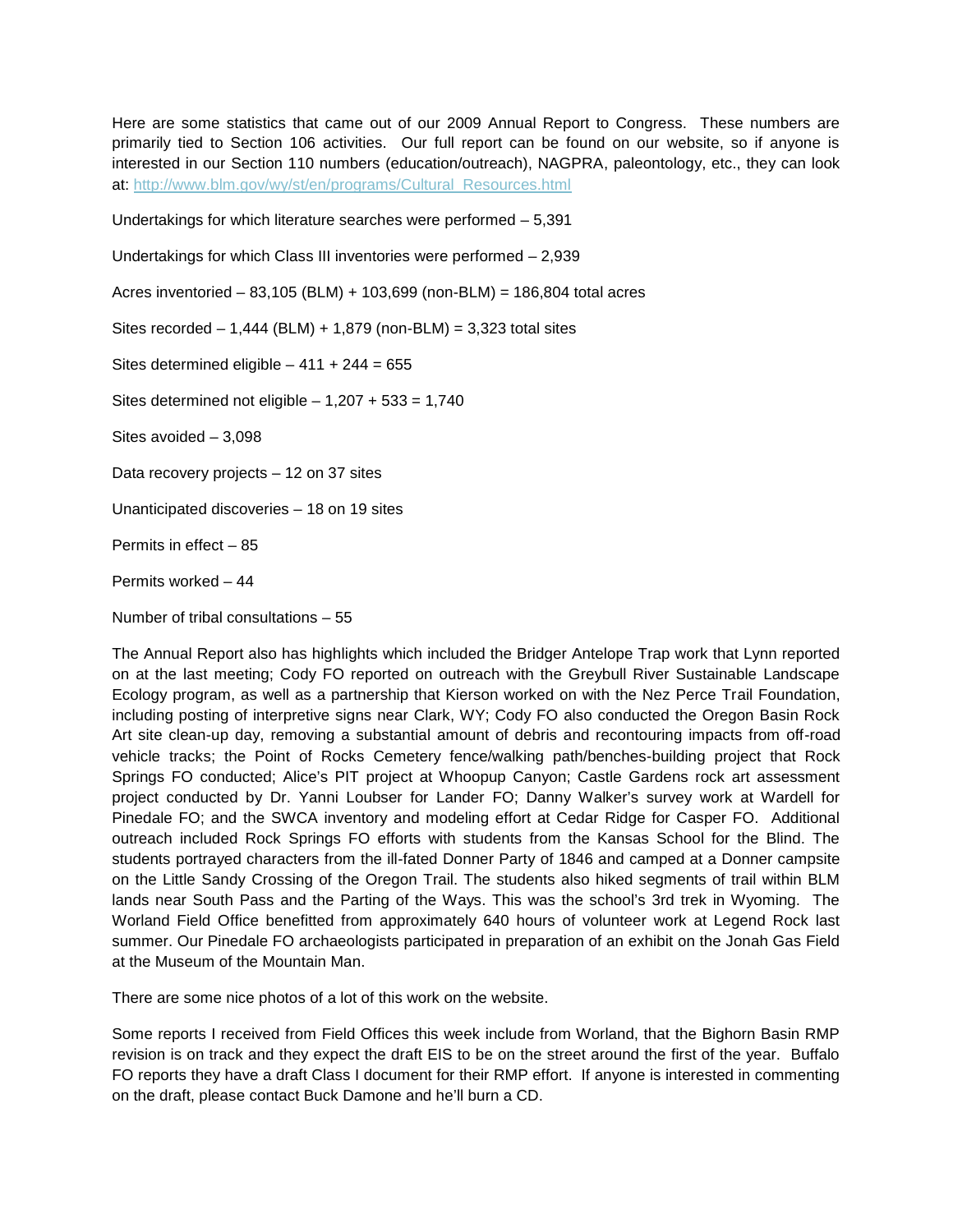We held our annual meeting with the SHPO in January and at least two task groups came out of that meeting, one on grazing lease renewals and one on report standards. We've just completed a two-week review of the Wind River/Bighorn Basin District (Cody, Lander and Worland Field Offices). The SHPO, Advisory Council on Historic Preservation and the Montana Deputy Preservation Officer assisted in that review. We also are working on a GAO audit of our NAGPRA collections.

Our offices are also involved in several agreement documents for mitigation of adverse effects, including the Shell/Ultra Lander Road project; the Lander Road/Paradise Transmission Line project, the Stewart Point 7-28, the Teton Wind project and the Questar Hiawatha project.

This year we will be submitting the National Register nomination of the J.O. Ranch. This rural historic landscape is in the Rawlins Field Office. We have also contracted for a nomination and assessment of the Warm Springs Flume in the Lander Field Office. That nomination will hopefully be submitted in 2011.

In tribal consultation, Buffalo FO conducted one NAGPRA repatriation last year and we are working on a major tribal meeting to discuss NAGPRA issues with 48GO7 in June. Brian Wygal in Casper FO is in charge of that effort.

# **From BLM, Rawlins FO Patrick Walker:**

Almost a full staff with Bonni Bruce, Patrick Walker, Martha Hemphill (RECO), James MacNaughton (SCEP), Natasha Keierleber (SCEP), Brady Tune (Tech)

Nina Trapp retired in September of 2009

Volunteer Rock Art Project – Small group of volunteers got together in 2009 to record two rock art sites near Dad, Wyoming.

JO Ranch – Wrapping up National Register Nomination. Starting to move forward with ACEC plan and stabilization plan.

Historic Trails of Atlantic Rim DVD – PBS documentary completed and aired on PBS in 2009.

Renewable Energy Coordination Office (RECO) in addition to being an Energy Pilot Office

Gateway West Transmission Power Line – Wyoming to Idaho

Gateway South/Transwest Express Power Line – Wyoming to Nevada and beyond

Chokecherry/Sierra Madre Wind Energy Project – 1,000 turbine project

Lost Creek ISL Uranium Project

Ferris and Seminoe Mountains Fuels Treatment Projects

Continued wind energy and oil and gas workload.

### **From BLM, Cody FO Kierson Crume:**

Funded for a seasonal Archaeologist Technician, currently advertised on USAJOBS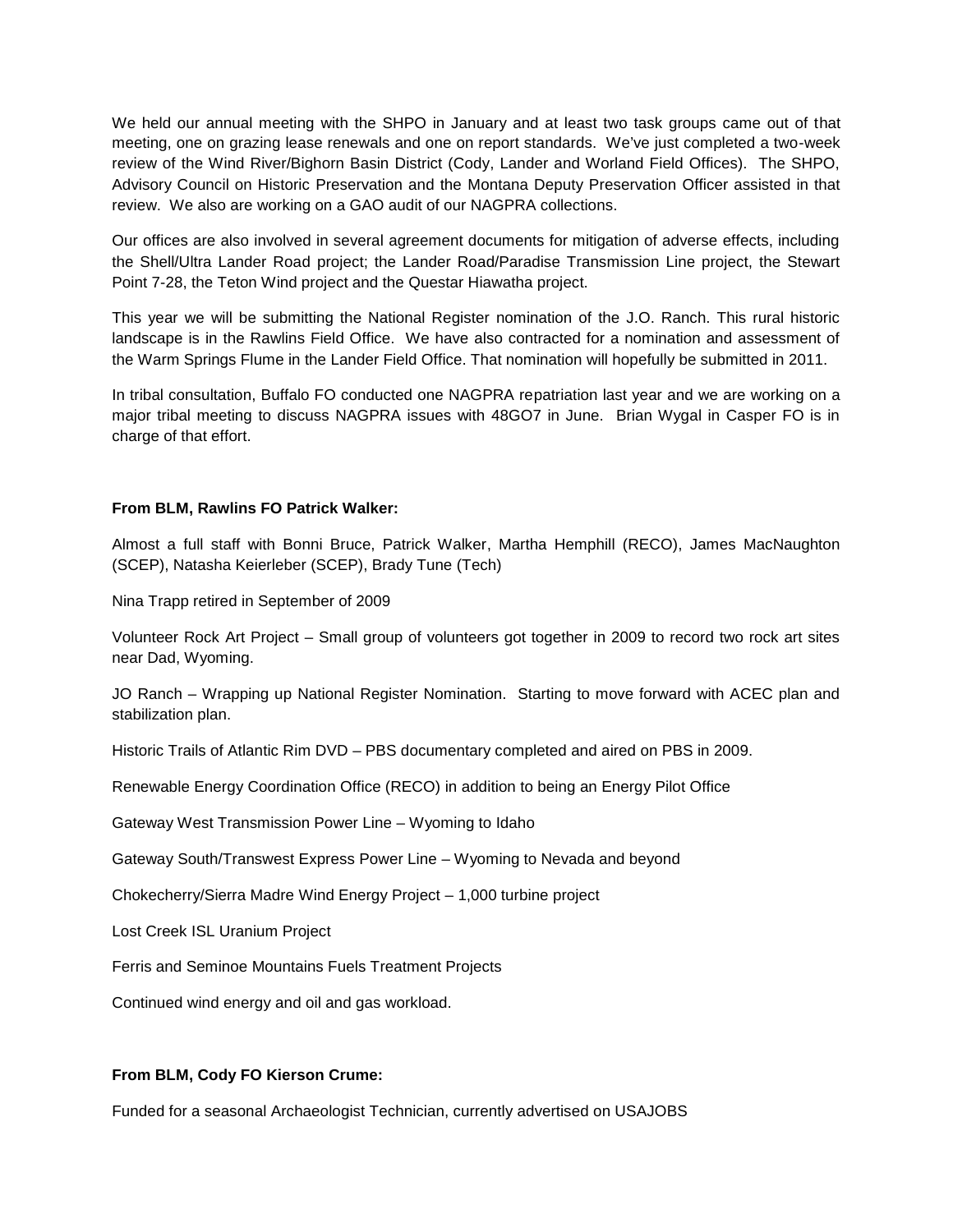Letting a contract for @ 1,500 acre habitat improvement along the Whistle Creek drainage northeast of **Cody** 

Second year for the Take it Outside, 'Living Landscape' environmental education youth initiative with GRSLE non-profit (Greybull River Sustainable Landscape Ecology)

Clean Up day with the Absaroka Chapter of the WAS, at the Bridger Trail, Signature Rock Site

Continuing with the Cody and Worland Field Offices, Bighorn Basin -- Resource Management Plan revision

### **From OWSA Paul Sanders:**

A more complete summary of Dan Eakin's work along the Nez Perce Trail in Yellowstone last summer is reported here. This 600+ acre survey resulted in the recording of 27 historic and prehistoric sites.

He worked in the Nez Perce Creek, Hayden Valley, Pelican Creek, Mist Creek, and Lamar River area. Sites of note include: General Howard's bivouac of August 31st 1877 and Nez Perce Council site (both on Nez Perce Creek), a historic Native American site on Lamar River with trade and other items and evidence for manufacture of steel arrow points, and a Paleoindian site on Lamar River. There is additional work planned for this summer. Dan reports that interested avocationalists can contact him if they own metal detectors and can work in grizzly bear country.

Brian Waitkus conducted a number of inventories for WYDOT for wildlife overpasses and underpasses. The most prominent is an overpass at the Trappers Point site that would allow for pronghorn and deer to cross US 191 unobstructed. Extensive shovel testing was conducted at both 48SU1006, the Trappers Point site, and at 48SU350 which is on the south side of US 191. One of the shovel tests at 48SU350 contained 53 pronghorn elements and fragments (MNI=1) recovered from the top 40 cmbs.

Measurements of six elements indicated they are approximately 20% larger than the two pronghorn skeleton in our comparative collection, which is similar to the pronghorn bone recovered from the Trappers Point excavations. Beta Analytic returned a date of 5730±40 yeas B.P. (Beta

272914) from charcoal within the portion of the shovel test containing the faunal materials, suggesting that Early Archaic faunal processing occurred in areas south of the highway as well. These areas will be avoided by the proposed construction, but archaeological monitoring will be conducted this summer.

OWSA will be also conducting data recover excavations at the multicomponent Game Creek site south of Jackson and data recovery at a lithic workshop on the Gardner River in Yellowstone. Finally, we commend Richard Adams for completing his PhD from UW. His dissertation research was based on the archaeology of the High Rise Village in the Wind River Mountains. One aspect of this research will be presented Saturday during the WAS meetings.

Dan Eakin also recorded two previously unknown sheep traps on North Fork Shoshone River between Fishhawk and Mesa creeks. These are the first known traps on North Fork Shoshone River.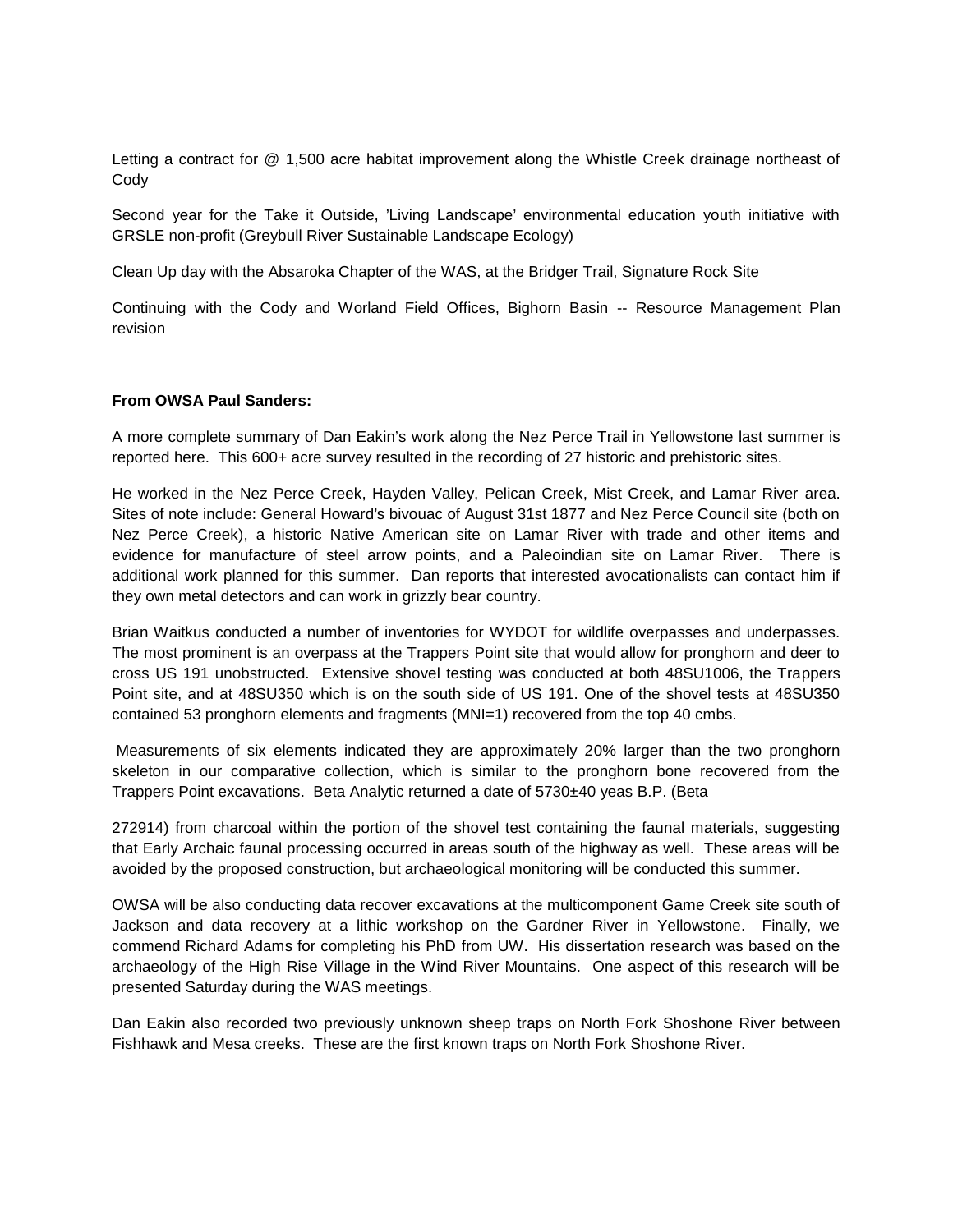# **From Western Archaeological Services Jana Pastor:**

Western Archaeological Services will conduct a 45 mile Cherokee Trail study in the Rawlins Field Office this year. We will also be preparing a pod cast with oral interviews concerning the Cherokee Trail and Rock Springs to Browns Park Road for a Questar project in the Rock Springs Field Office. This will be available through the Wyoming Travel and Tourism web site.

We will be excavating sites in the Kemmerer, Rock Springs, Rawlins and Casper field office this field season.

### **From Elaine Skinner Hale:**

Paul Sanders and the Office of the Wyoming State Archaeologist crew will be conducting data recovery excavations at a prehistoric site just south of the 7-Mile Bridge near the Indian Creek Campground. The site is bisected by the current alignment of the road and contains buried cultural deposits.

The data recovery excavations will be conducted according to the data recovery plan previously submitted to and approved by the WYSHPO. This is the fourth of five data recoveries for sites bisected by the road and associated with procurement and reduction of Obsidian Cliff obsidian.

Dan Eakin, also with the Office of the Wyoming State Archaeologist office will be conducting the last year of inventory in an attempt to locate the route the Nez Perce took through the park in their famous flight of 1877.

He will be working in various locations in the back-country and will also re-check some of the sites previously identified. Dan has been very successful in locating the now very faint remnants of their trek through the park.

Rosenberg Research Associates are working on the final phase of documenting the trails and viewing areas associated with the Grand Canyon of the Yellowstone and will be providing a historic context with which to evaluate the newly recorded sites. NPS staff are developing the historic context and documenting the Jones Pass Trail on the east portions of the park.

Cptn. Jones, accompanied by Togwotee and other Shoshones explored the passage out of the east boundary of the park in 1873 to assess its suitability for construction of a wagon road.

The University of Montana Archeological Field School, the Montana-Yellowstone Archeological Project, will again be conducting inventory along the west-northwest portion of Yellowstone Lake from Bridge Bay to the Lake developed area and on to the Fishing Bridge developed area in support of the parks comprehensive planning process. The survey includes some Ground Penetrating Radar work in the Fishing Bridge area to identify a route for a new water line (some of which is under pavement) to avoid disturbing the buried cultural deposits known to be located there.

They will also be finishing up NR investigations at sites previously identified along the lakeshore.

The University of Montana will also conduct an inventory of approximately 40-miles on the east shore of Yellowstone Lake. Work in this remote location is complicated logistically and will complete our survey of the lakeshore. They will investigate sites previously identified on the south shore of the lake to identify where NR testing needs to be conducted in the near future. They will also be conducting NR test